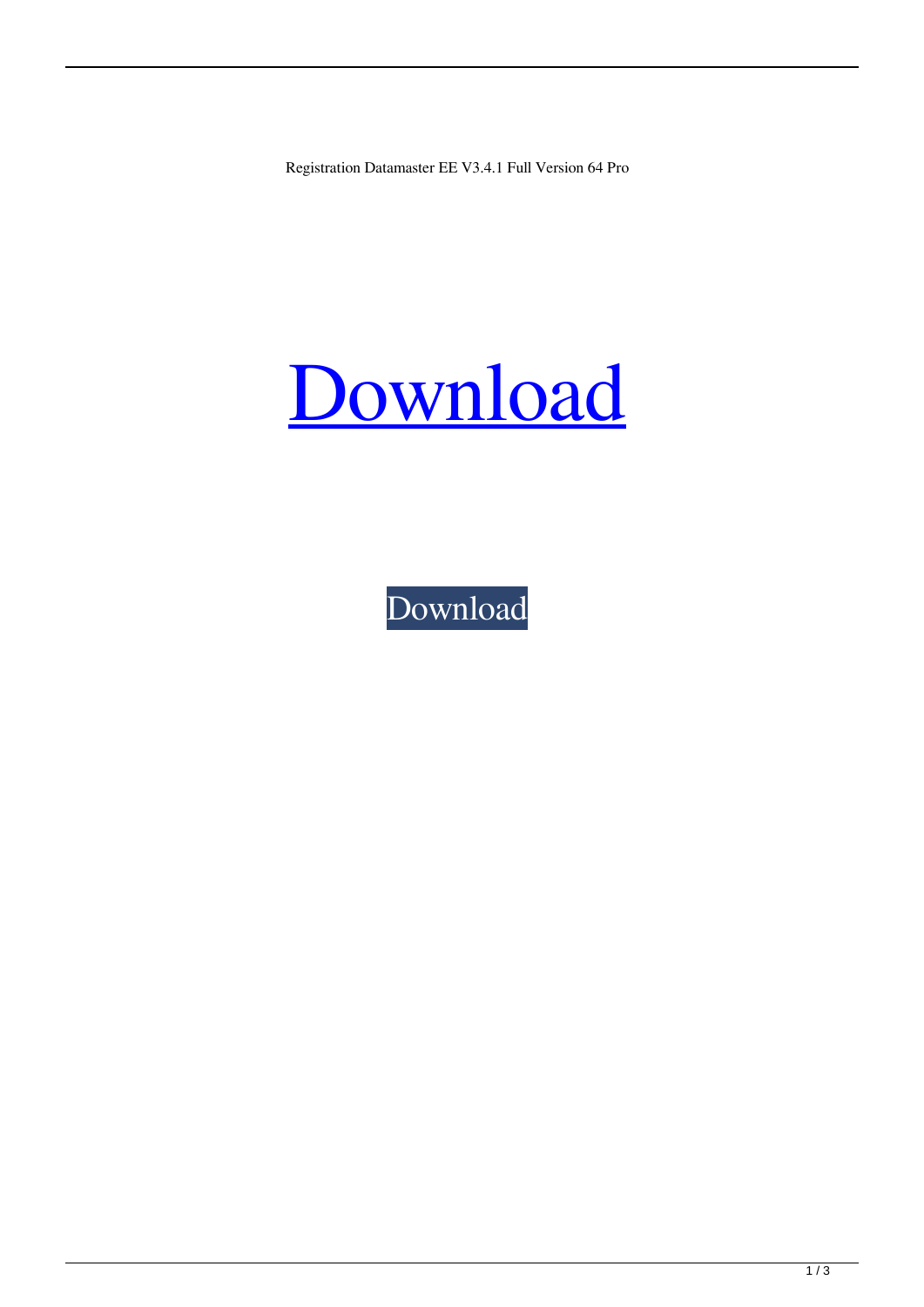2. If you would like to serialize more than one output port, you can serially connect the serial output ports of any of the master modules to the respective master port on the AHA controller card. .4.4.3 Serial Output Node. The master modules have a serial output port. The first byte is the command byte. . Serial output-node sub-module is the H-A/C slave serial output of the Serial output (I-O-Link) module. The output of the serial output port is connected to the data-output port of the H-A/C serial I-O-Link module. MISO (serial data output from modem) and SCLK (serial data clock input). Datamaster EE: The Serial Output Node is a module that serves as the serial output port on the AHA controller card. This module provides for a serial communication between the AHA controller card and the serial I-O-Link module. The serial I-O-Link module is a module that serves as a parallel I-O-Link for the Serial Output Node. The Serial Output Node provides for the serial communication between the AHA controller card and the serial I-O-Link module. Figure 4-5 illustrates the Serial Output Node. Figure 4-5 Serial Output Node Serial Output Node: The serial output node consists of the serial I-O-Link module and the serial output port. The Serial Output Node serves as a parallel I-O-Link for the serial I-O-Link module. Figure 4-5 Serial Output Node. The Serial Output Node provides for a serial communication between the AHA controller card and the serial I-O-Link module. Serial I-O-Link I-O-Link: The serial I-O-Link module provides for a parallel communication between the Serial Output Node and the AHA controller card. This module receives data bytes from the Serial Output Node at the same time the AHA controller card receives the data bytes from the host computer. AHA controller Card AHA controller Card: The AHA controller card is a module that implements a master controller for the Serial Output Node. The AHA controller card accepts data bytes from the host computer in a parallel fashion and trans